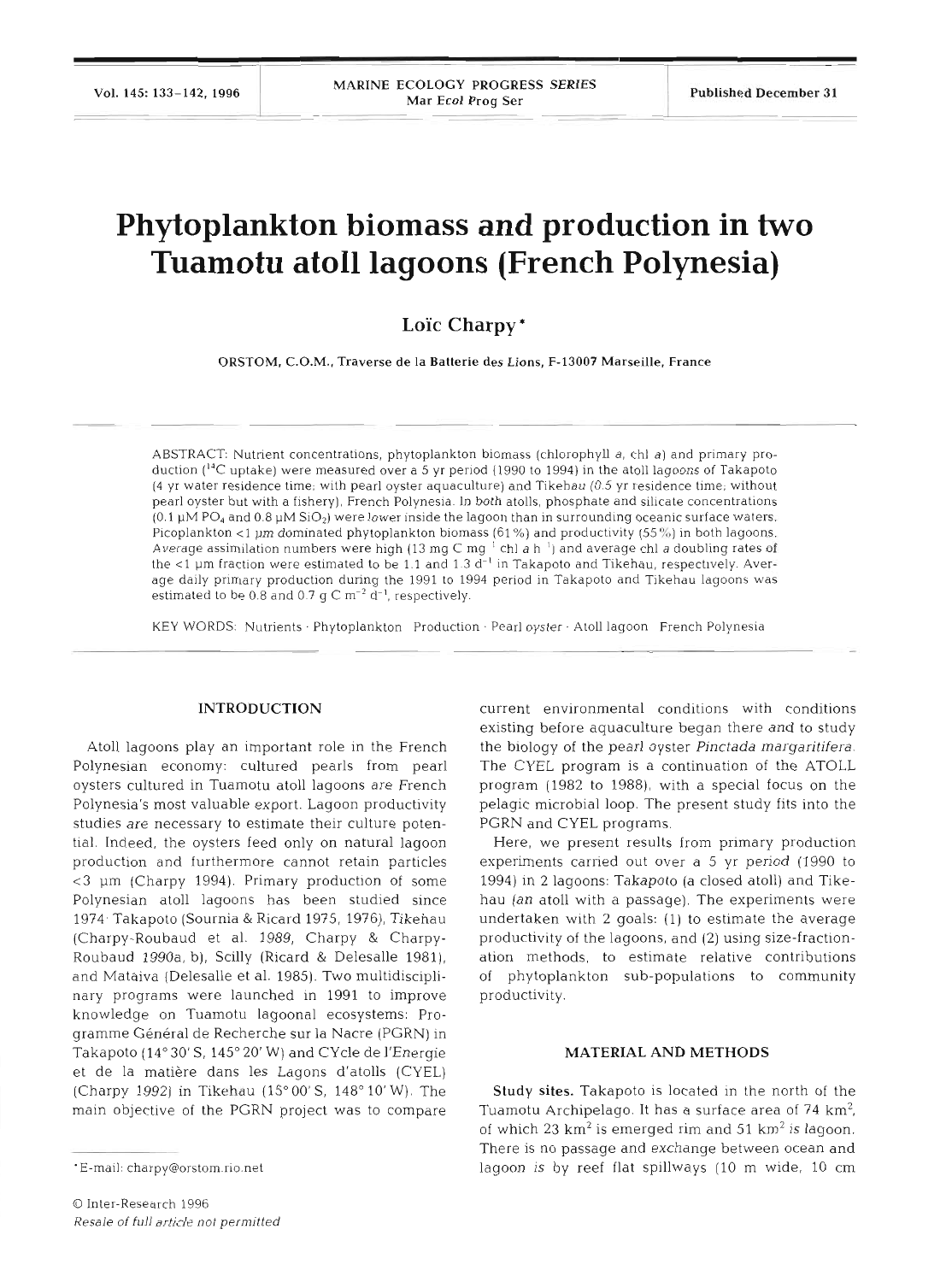depth is 25 m and the average replacement time for water in the lagoon is 4.2 yr (Sournia & Ricard 1976). of a reference pinnacle (Charpy & Harmelin-Vivien Pearl culture was begun on a regular basis in 1970.

archipelago; its geomorphological characteristics make it a suitable model of a mid-size open atoll. Tikehau is almost circular (Fig. 1): its widest diameter (NE-SW axis) is nearly 28 km. The reef rim is ca 78 km long and has a width-taken between the algal ridge and the were incubated in situ between 10:00 and 14:00 h with edge of the lagoon-ranging from less than 300 to  $\,$  2 µCi of  $\,$ <sup>14</sup>C-bicarbonate (added with a plastic-tipped 1300 m (Intes 1984). The lagoon has an area of 400  $\rm km^2$ ; of this, 91% has a depth greater than 15 m, or 300 ml polycarbonate bottles (1991 to 1995). Special while the average depth is 25 m (Lenhardt 1991). The care was taken after 1990 to avoid exposing the sam- $25 \text{ km}^2$  of islands are intersected by reef-flat spillways ples to bright light. Three bottles were wrapped in which link the lagoon and the ocean; one of these black plastic for dark assimilation estimation. In 1990, forms a 200 m wide and 4 m deep passage at the western end. Except for those in the passage, currents in through 10 um Nuclepore filters; pressure heads spillways generally flow into the lagoon at low speed. In during fractionation never exceeded 0.004 atm. The The average outward flow in the passage is  $700 \text{ m}^3 \text{ s}^{-1}$ ; therefore, a simple average replacement time for 0.2  $\mu$ m Nuclepore filters. One of the bottles was filtered waters in the lagoon is 176 d (Lenhardt 1991). Fishery directly through a 0.2 µm Nuclepore filter for estimais the main resource of Tikehau inhabitants.

was sampled monthly between 1990 and 1992 at 3 stations (Stns 1, 2 and 3) (Fig. 1). Primary production measurements were performed monthly between March directly through GF/F filters for an estimate of total 1990 and November 1990 at these stations. Measurements were also made during June 1991. September and November 1993, and February and November 1994 at 8 stations (Fig. 1). The Tikehau atoll lagoon was sampled for biomass and primary production remove inorganic carbon 250 µl of 0.5 N HCl were measurements 7 times between 1991 and 1994 in January and November 1991, March, May and November 1992, March 1993 and October 1994. Six stations were activity on the filters was measured with a liquid scinoccupied within the lagoon. One of these stations is illation counter and corrected for quench by using an the lagoon reference station (Stn 3) discussed ear-

deep). Prevailing winds are from the east. The average lier (Charpy & Charpy-Roubaud 1991). Two stations Tikehau is situated in the northwest of the Tuamotu

Water sampling. Phytoplankton biomass in Takapoto bation bottles were filtered successively through 3 µm (Charpy & Charpy-Roubaud 1991). Two statons<br>s 1 and 2) are located windward and leavard<br>r reference pinnacle (Charpy & Harmelin-Vivien<br>2) to observe how coral pinnacles may influence<br>nonal waters. Water samples were colle



Fig. 1. Locations and depths of stations in Takapoto and Tikehau lagoons (Tuamotu Archipelago)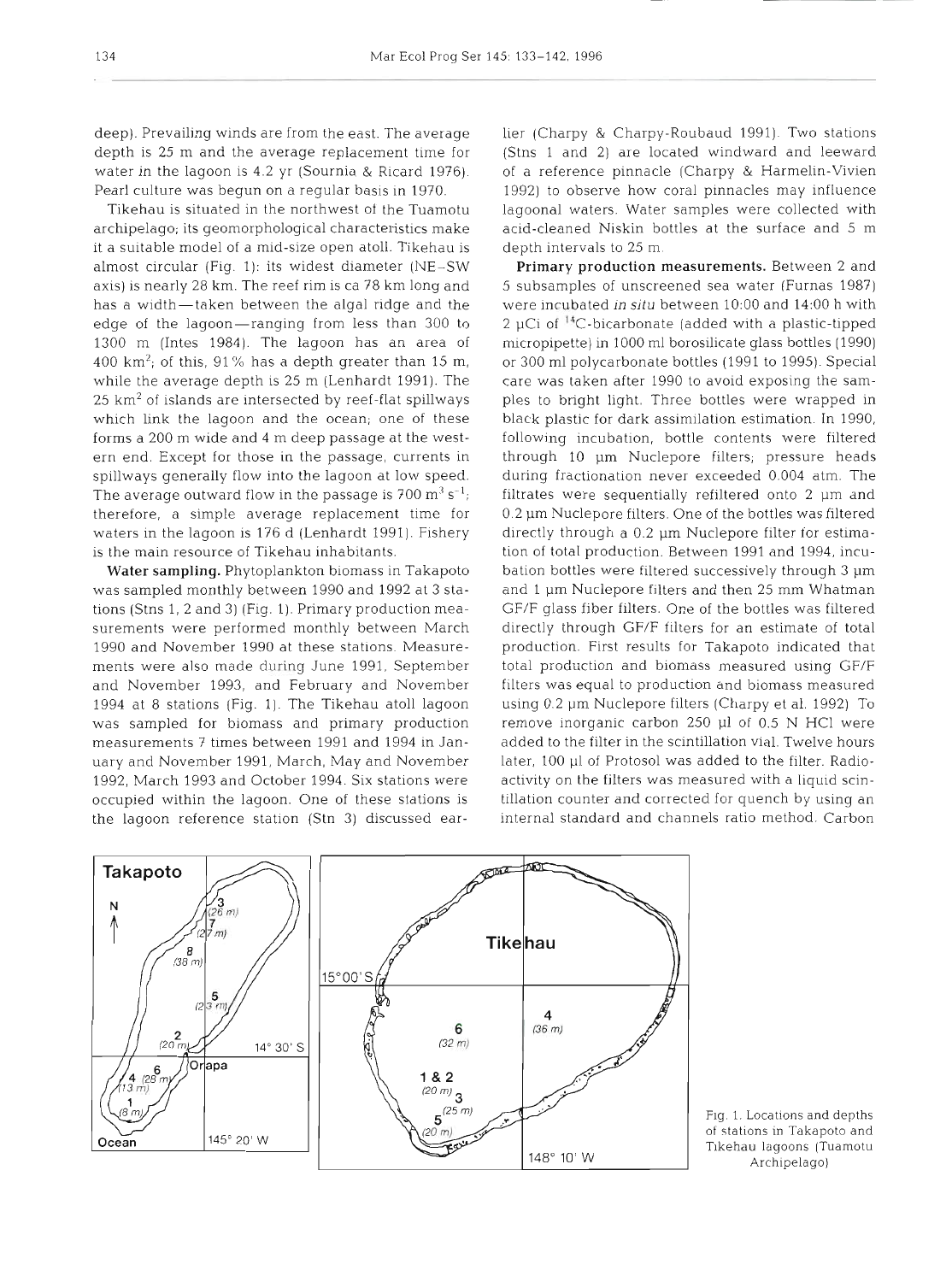uptake was calculated using  $\Sigma$ CO<sub>2</sub> = 90 mg l<sup>-1</sup> for the 1990 data and using the  $\Sigma$ CO<sub>2</sub> calculated from total alkalinity measurements for the 1991 to 1994 data. Area1 production was calculated by trapezoidal integration.

Total alkalinity (TA) determinations were performed on acidified sea-water samples by the method of Perez & Fraga (1987). Total alkalinity data were not corrected for changes in nutrient concentration (Chisholm & Gattuso 1991) Carbonate alkalinity (CA) was calculated by the equation:  $CA \text{ (meq } l^{-1}) = TA - BA$ , with BA (borate alkalinity; meq  $l^{-1}$ ) calculated as:

$$
BA = \Sigma B \left[ \frac{a_{H} K_{1b} + 2K_{1b} + 2K_{1b} K_{2b}}{a_{H}^{2} + a_{H} K_{1b} + 2K_{1b} K_{2b}} \right]
$$

where  $\Sigma$ B is total boron (mmol  $I^{-1}$ ) = 0.01  $\times$  salinity;  $a_{11}$  is hydrogen ion activity (10<sup>-p11</sup>); and  $K_{1b}$ ,  $K_{2b}$  are the first and second dissociation constants for boric acid. Values for these constants are tabulated as functions of temperature and salinity in Riley & Skirrow (1975).

Total  $CO<sub>2</sub>$  ( $\Sigma CO<sub>2</sub>$ ) was calculated from the equation:

$$
\Sigma \text{CO}_2 = \text{CA} \left[ \frac{K_{1a} a_{k1} + K_{1a} K_{2t} + a_{H}^2}{K_{1c} a_{H} + 2K_{1c} K_{2c}} \right]
$$

where  $K_{1c}$ ,  $K_{2c}$  are the first and second dissociation constants for carbonic acid (Riley & Skirrow 1975).

Chl a determination. Chl a concentrations were determined by fluorometry (Yentsch & Menzel 1963). For chl a determinations, 250 m1 of water sample were size fractionated by the same methods as productivity samples: they were successively filtered through 3  $\mu$ m and 1 µm Nuclepore filters and finally through a GF/F (Whatman) filter Pressure heads during fractionation never exceeded 0.004 atm. Fluorescence was measured before and after acidification with 50  $\mu$ l of 1 N HCl. The fluorometer was calibrated using a Sigma chl a standard.

Environmental data. Water temperature and salinity measurements were obtained with a Hydrolab sensor

Dissolved nutrient  $[NH_4, NO_2, NO_3, Si(OH_4), PO_4]$ concentrations were determined shortly after sampling in a field laboratory using the standard techniques described by Strickland & Parsons (1972). Surface irradiance was recorded during incubations with a Li-Cor

solarimeter, and daily production estimated by dividing the production measured during the incubation period by the fraction of total daily irradiance during that period or, in case of a lack of light energy data, by multiplying hourly production by 10.

## **RESULTS**

Environmental characteristics affecting phytoplankton productivity. In Takapoto, lagoonal water temperature varied between 27°C during the dry season (July to September) and 30°C during the months of March and April, with an average of 29.0°C. Salinity varied between 37 and 39.5 psu, depending on the precipitation. with an average of 38.2 psu. In Tikehau. lagoon water temperatures were similar (average 28.5"C, Charpy 1985) but salinity was lower (35.5 psu, Charpy 1985). We have no precipitation (P) or evaporation (E) data for Takapoto or Tikehau, but Magner & Wauthy (1976) estimated that  $E - P = 0.5$  m yr<sup>-1</sup> in Takapoto. The evaporation-precipitation budget is probably the same in Takapoto and Tikehau and the difference in salinity reflects different lagoon-ocean exchanges.

Nutrient concentrations measured in Takapoto and Tikehau lagoons are summarized in Table 1. In November and February, ammonium and nitrate concentrations in Takapoto lagoon were generally  $< 0.2$   $\mu$ M, except at Stn 1, located close to the village, where concentrations up to 0.25 and 0.4  $\mu$ M, respectively, were measured. No difference was noted relative to surface oceanic waters. Phosphate and silicate concentrations in the Takapoto lagoon were  $< 0.05$  and 0.5  $\mu$ M, respectively. These levels are one-half to one-quarter of those in surface oceanic water (Fig. 2). Registered daily insolation (PAR) varied from 21 E  $\text{m}^{-2}$  d<sup>-1</sup> in May to 53 E  $\text{m}^{-2}$  d<sup>-1</sup> in September and February. Underwater light levels at 25 m (average depth of the lagoon) averaged 7 4 % of surface irradiance.

In Tikehau,  $PO_4$  and  $NH_4$  concentrations were 2 times and 6 times higher, respectively, than in Takapoto. Incident llght energy at Tikehau varied between 30 and 60 E  $\text{m}^{-2}$  d<sup>-1</sup> (Fig 3), and 17% of the surface energy reached 25 m (average lagoon depth).

Table 1. Average ± SE nutrient concentrations (µM) in Takapoto (November and February) and Tikehau (January and March) lagoons

| Atoll    | PO <sub>x</sub>  | NO,              | NO <sub>3</sub>  | NH.              | SiO <sub>2</sub> |
|----------|------------------|------------------|------------------|------------------|------------------|
| Takapoto | $0.07 \pm 0.012$ | $0.05 \pm 0.005$ | $0.19 \pm 0.023$ | $0.19 \pm 0.012$ | $0.53 \pm 0.044$ |
|          | $(n = 44)$       | $(n = 35)$       | $(n = 44)$       | $(n = 44)$       | $(n = 22)$       |
| Tikehau  | $0.14 \pm 0.006$ | $0.02 \pm 0.001$ | $0.07 \pm 0.006$ | $1.26 \pm 0.099$ | $0.83 \pm 0.025$ |
|          | $(n = 351)$      | $(n = 309)$      | $(n = 313)$      | $(n = 225)$      | $(n = 249)$      |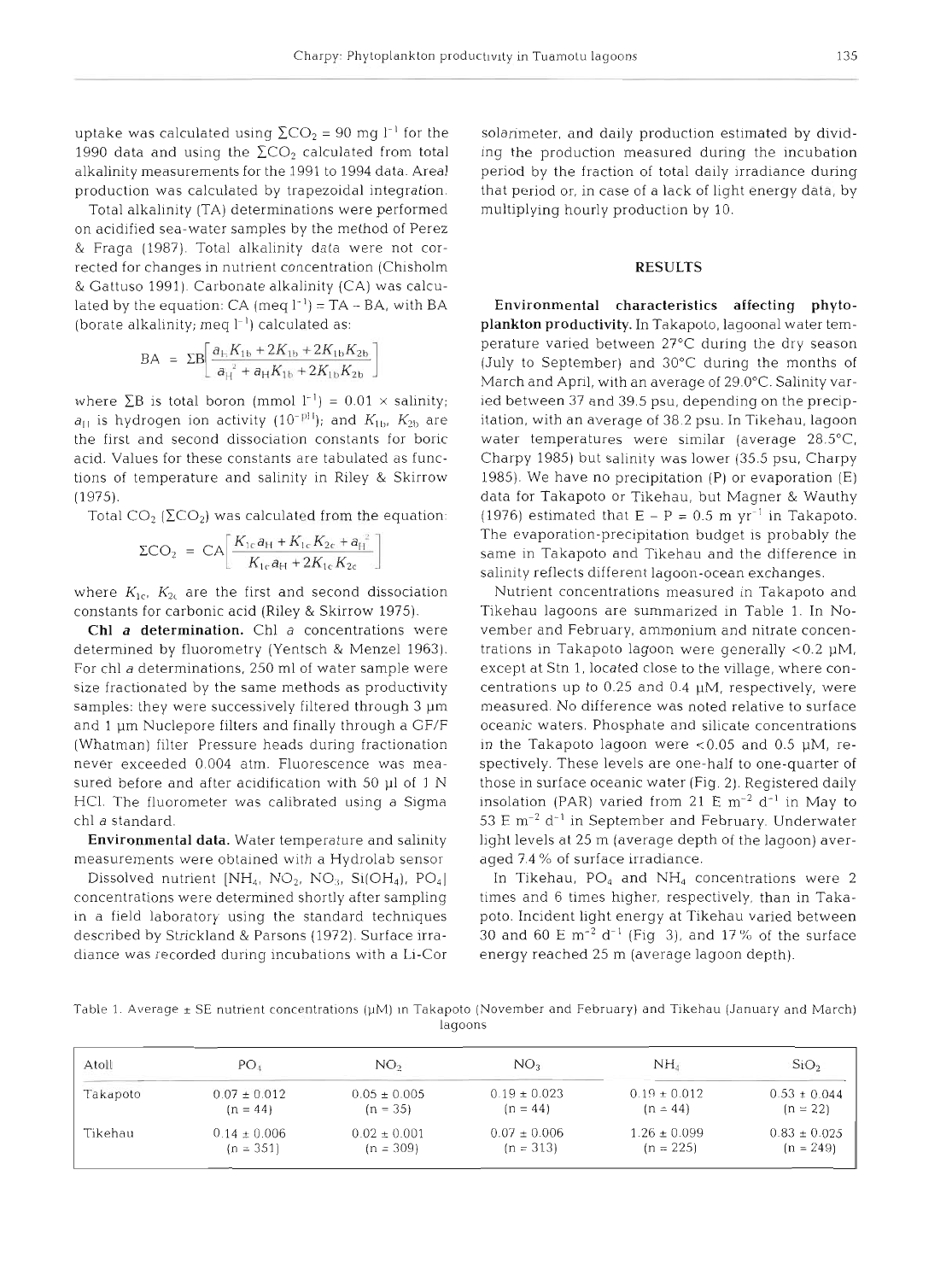

Fig. 2. Average  $(\pm$  SE) dissolved inorganic nutrient concentrations at 3 stations m Takapoto lagoon and one station located in surrounding surface oceanic waters (Ocean), and monthly averages ( $\pm$  SE) of temperature and salinity between 1991 and 1993

Parameters of *C* uptake measurements. The average  $\Sigma$ CO<sub>2</sub> concentration measured at the beginning of the experiments was  $88.2 \pm 0.2$  mg l<sup>-1</sup> (n = 39). Dark assimilation never exceeded 10% of the light uptake, and variability of C uptake among **3** sub-samples per depth was **<l2** % of their average.

Comparison between total production and biomass estimated by direct filtration and **by** the sum of the size class fractions (Takapoto). The integrated production of the 3 size fractions  $(>10 \mu m + 10-2 \mu m +$  $2-0.2$   $\mu$ m) was highly correlated with the production estimated from direct filtration through a 0.2 µm filter (Fig. 4). **A** similar pattern was observed between primary production and the chlorophyll biomass where the sum of the size fractions  $(>3 \mu m + 3-1 \mu m +$ 



Fig. **3.** Monthly average of incident light energy in Tikehau (1991)



Fig. 4. Comparisons of direct filtration onto 0.2 µm (1990 data) and GF/F filters (1991 to 1994 data) with total filtration: >l0 **pm** t 10-2 pm + 2-0.2 pm (1990) and >3 pm + 3-1 pm <sup>+</sup> 1 pm-GF/F (1991 to 1994) for (a) primary production and **(b)** chl a. Lines are linear regressions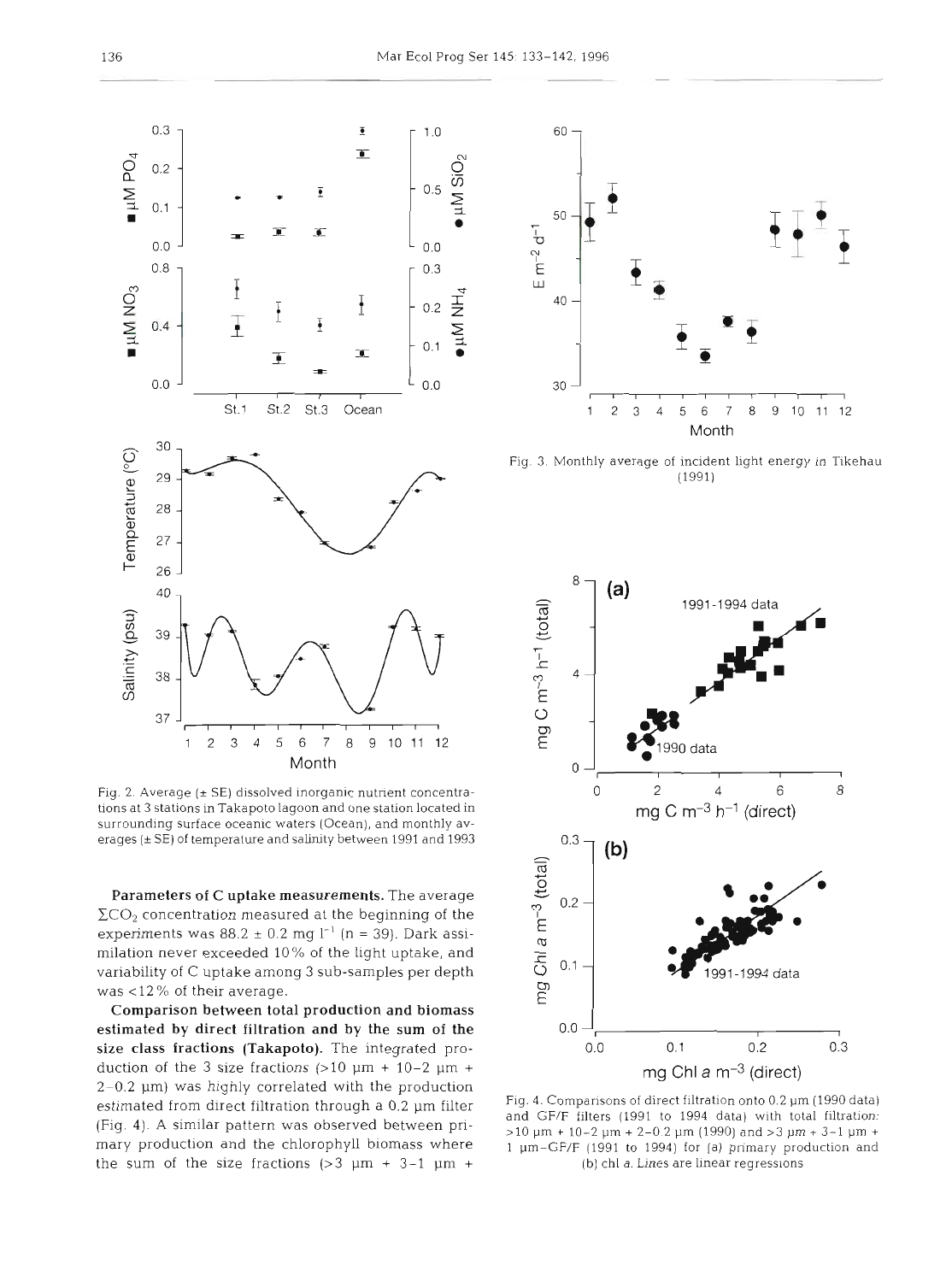1 um-GF/F) was not statistically different from the biomass and production estimated from direct filtration through a GF/F filter.

**Vertical distributions of biomass and productivity.**  With 2 exceptions (profiles 04/90 and 10/90b), vertical profiles of chlorophyll and photosynthesis measured in Takapoto in 1990 (Fig. 5) had photosynthesis maxima at 10 m depth. Maximal photosynthesis rates were consistently <3 mg C  $\rm m^{-3}$  h<sup>-1</sup>. In 1991 to 1994, however, 2 different situations could be observed in the Takapoto lagoon (Fig. 6). Under windy conditions (the most common), phytoplankton biomass was evenly distributed in the water column and exhibited production maxima in the upper 10 m (profiles 06/91 to 02/94c). Under calm conditions (November 1994), biomass and production maxima were found between 15 and 25 m (profiles 11/94a to 11/94d). Maximum photosynthesis rates up to 6 mg C  $m^{-3}$  h<sup>-1</sup> were recorded. In most cases, photosynthesis and biomass profiles exhibited the same trend. Maximum integrated photosynthesis was not correlated with maximum incident light energy. For example, average light energy received at the surface during the June 1991 incubation (06/91) was  $3.8 \text{ E m}^{-2}$  h<sup>-1</sup> and the integrated production (upper 25 m) was 0.8 g C m<sup>-2</sup> d<sup>-1</sup>; in February 1994 (02/94b), light energy was 7.8 E  $m^{-2}$  h<sup>-1</sup> and integrated production was  $0.5 \text{ g C m}^{-2} \text{ d}^{-1}$ .

In Tikehau, representative vertical profiles of chlorophyll and photosynthesis measured between 1991 and 1994 (Fig. 7) showed a uniform distribution of phytoplankton biomass in the water column and a production maximum in the upper 10 m. Maximum photosynthesis rates in profiles up to 6 mg C  $m^{-3}$  h<sup>-1</sup> were consistently measured.



Fig. 5. Vertical profiles of carbon assimilation and chl a concentration In Takapoto in 1990. Example of nomenclature:  $05/90a =$  May 1990 first profile



Fig. 6. Vertical profiles of carbon assimilation and chl a concentration in Takapoto between 1991 and 1994. Nomenclature as in Fig. 5



Fig. 7. Vertical profiles of carbon assimilation and chl a concentration in Tikehau between 1991 and 1994. Nomenclatur as in Fig. 5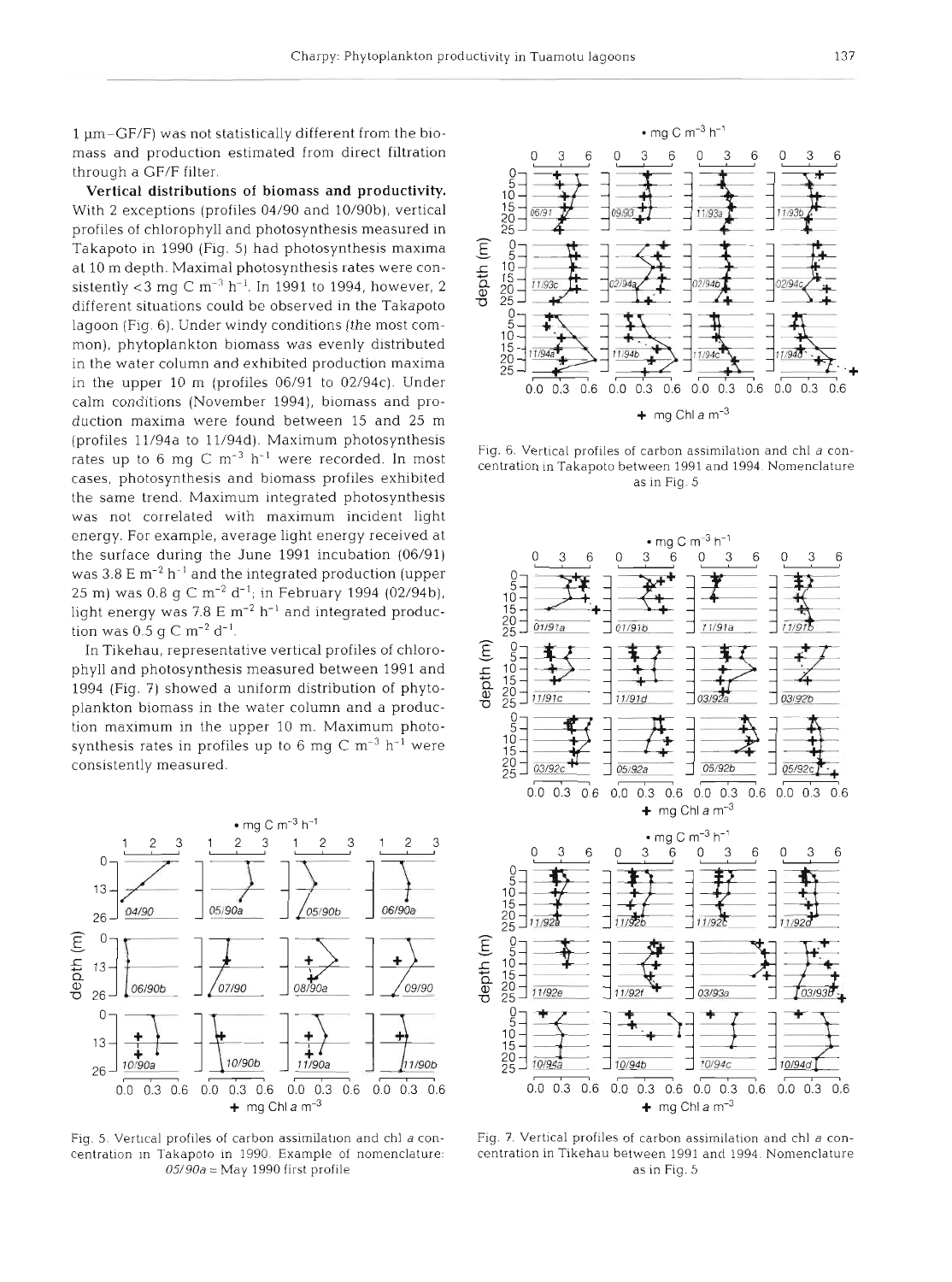

Fig. 8. Monthly average  $(\pm$  SE) of size-fractionated chl  $a$  in the 1991 to 1994 period in Takapoto. Example of nomenclature: 06/91 = June 1991

Seasonal productivity. Differences in phytoplankton biomass were observed in Takapoto lagoon between 1991 and 1994 (Fig. 81, mostly in the <l pm and *>3* pm size fractions. No significant change in standing crop levels of the  $3-1$  µm size fraction was observed. Chl a concentration was very low between July 1991 and February 1992, with monthly averages  $<$  0.2 mg chl a  $m^{-3}$  The highest daily (upper 10 m) production rates (250 to 450 mg  $C m^{-2} d^{-1}$ ) were observed in June 1991 and November 1993 in Takapoto (Fig. 9).

Size structure. Phytoplankton size structure was investigated in both Takapoto and Tikehau lagoons.



Fig. 9. Seasonal levels **(X)** and average values **(e)** +SE of integrated primary production (upper 10 m) in Takapoto. Values measured dunng the 1990 time series are connected for visual continuity. Nomenclature as in Fig. 8

Small phytoplankton dominated standing crop and primary production in both lagoons, regardless of season or depth. Contributions of the  $<$ 3  $\mu$ m fraction to primary production and biomass in the 2 lagoons (Table 2) were similar (80 and 82% for primary production and 81 and 78% for chl a standing crop). Phytoplankton in the  $<$ 1  $\mu$ m fractions in Takapoto and Tikehau lagoons contributed, respectively, 53 and 58% of primary- production and 63 and 60% of chl a standing crop. During 1990 experiments in Takapoto, phytoplankton  $>10$  µm, 10-2 µm and <2 µm contributed  $5.3 \pm 0.4\%$ ,  $20.8 \pm 0.9\%$  and  $73.9 \pm 1.0\%$ , respectively, of total inorganic carbon uptake  $(n =$ 

Assimilation numbers. In Takapoto and Tikehau lagoons, assimilation numbers ( $P^B$ ; mg C mg<sup>-1</sup> chl a  $h^{-1}$ ) in size-fractionated samples varied with depth and size (Fig. 10). Maximum  $P^B$  values in all size fractions were measured at 5 m depth, equivalent to 30% of irradiance levels.

Table 2. Percent contributions (mean  $\pm$  SE) of different size fractions to primary production and chl a standing crop in lagoons during *''C* uptake measurements

|                    | $\rm ^{14}C$ uptake |                                                                                                                |                                              |             | Chl a |                                                                                                                |       |                |
|--------------------|---------------------|----------------------------------------------------------------------------------------------------------------|----------------------------------------------|-------------|-------|----------------------------------------------------------------------------------------------------------------|-------|----------------|
|                    | $>10 \mu m$         | $10 - 2 \mu m \le 2 \mu m$                                                                                     |                                              | $<$ 10 µm   |       |                                                                                                                |       |                |
| Takapoto 1990      | $5.3 + 0.4$         |                                                                                                                | $20.8 \pm 0.9$ 73.9 $\pm$ 1.0 94.7 $\pm$ 0.7 |             |       |                                                                                                                |       |                |
|                    | $(n = 36)$          |                                                                                                                | $(n = 36)$ $(n = 36)$                        | $(n = 36)$  |       |                                                                                                                |       |                |
|                    | $>3 \text{ nm}$     | 3-1 um                                                                                                         | ~1 um                                        | $<$ 3 um    | >3 um | 3-1 um                                                                                                         | <1 um | $<$ 3 um       |
| Takapoto 1991–1994 |                     | $19.9 \pm 0.7$ $27.0 \pm 0.7$ $52.8 \pm 1.0$ $80.1 \pm 0.7$<br>$(n = 108)$ $(n = 90)$ $(n = 90)$               |                                              | $(n = 108)$ |       | $19.2 \pm 0.4$ $23.0 \pm 0.5$ $57.6 \pm 0.4$<br>$(n = 386)$ $(n = 386)$ $(n = 386)$ $(n = 386)$                |       | $80.8 \pm 0.5$ |
| Tikehau 1991–1994  |                     | $18.3 \pm 0.7$ $23.3 \pm 0.5$ $58.3 \pm 0.8$ $81.7 \pm 0.7$<br>$(n = 131)$ $(n = 121)$ $(n = 121)$ $(n = 131)$ |                                              |             |       | $22.4 \pm 0.9$ 17.4 $\pm$ 0.5 60.1 $\pm$ 0.9 77.6 $\pm$ 0.9<br>$(n = 123)$ $(n = 113)$ $(n = 113)$ $(n = 123)$ |       |                |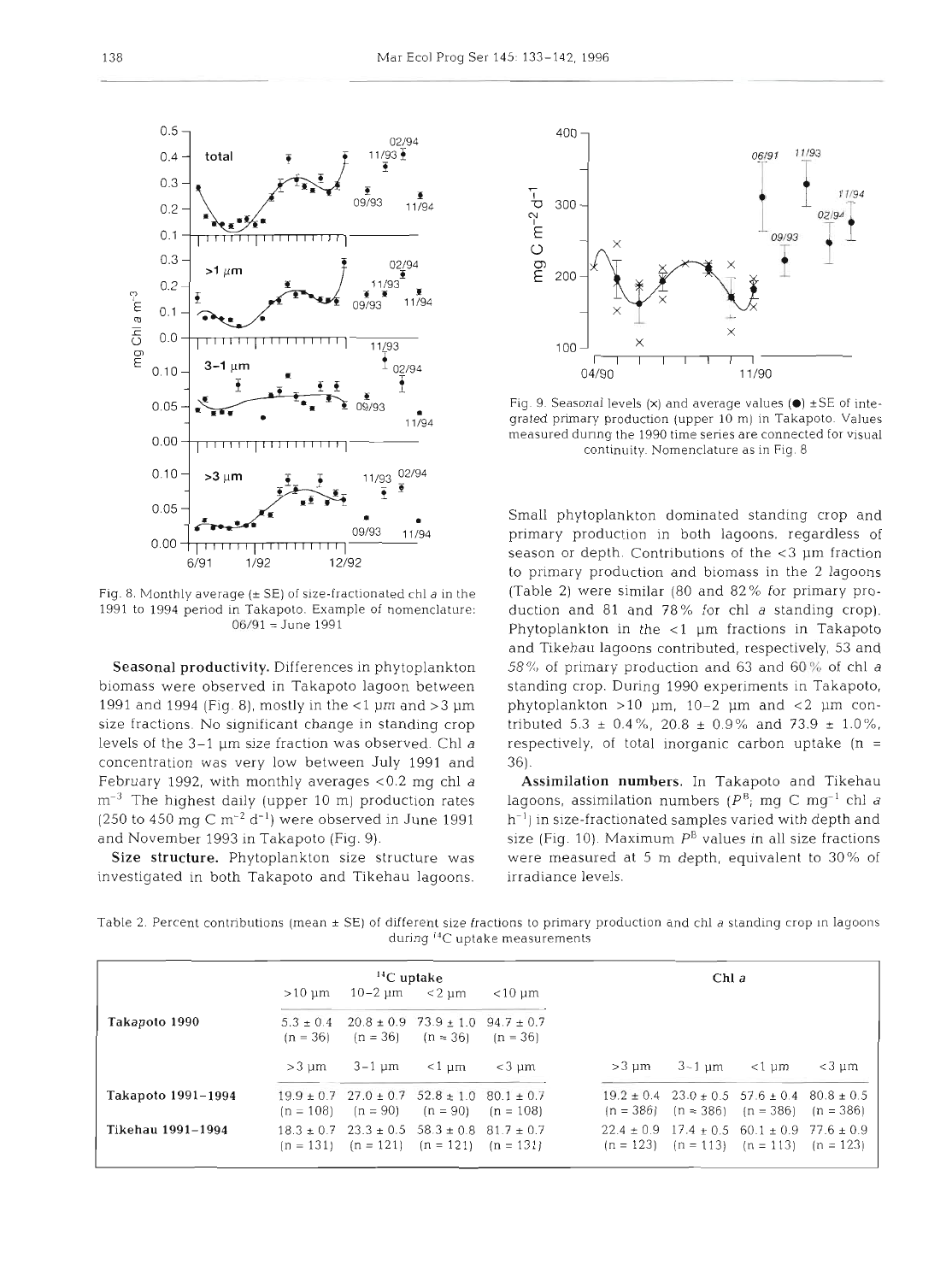

Fig. 10. Average (± SE) vertical profiles of size-fractionated assimilation numbers between 1991 and 1994 in Takapoto and Tikehau lagoons

## **DISCUSSION**

The slight increase in dissolved mineral nitrogen close to the village might reflect the contamination of lagoonal water by sewage.

As in Takapoto lagoon, phosphate and silicate concentrations in Tikehau were lower (0.1 and 0.8 pM respectively) than in surface oceanic water (0.4 and 1.0 **PM,** respectively, Charpy-Roubaud et al. 1990). Depletion of reactive phosphorus and silicate concentrations in atoll lagoons below oceanic levels has been observed at a number of sites: in Canton Atoll lagoon (Smith & Jokiel 1975), in Christmas Island lagoon (Smith et al. 1984) and in Takapoto atoll (Sournia & Ricard 1976). Large quantities of nitrogen-fixing cyanobacteria inside atoll lagoons may be responsible for the P uptake (Charpy-Roubaud et al. 1996).

The very low level of chl *a* observed in Takapoto between July 1991 and February 1992 is difficult to explain. A spectacular bloom of small jellyfish *Linuche unguiculata* was observed during this period, but we do not know if there is a relation between this bloom and the low phytoplankton biomass. In Tikehau lagoon, proliferation of salps *Thalia democratica* had been observed in April 1985; their ingestion rate was 9 mg C m<sup>-3</sup> d<sup>-1</sup>, i.e. 50% of the C uptake by the phytoplankton (Le Borgne et al. 1989). Eleven surveys per-

formed in Tikehau between 1983 and 1985 showed<br>that large differences in chl a concentration were inde-<br>pendent of season (Charpy & Charpy-Roubaud 1991).<br>The 1991 to 1994 production rate in Takapoto was<br>significantly high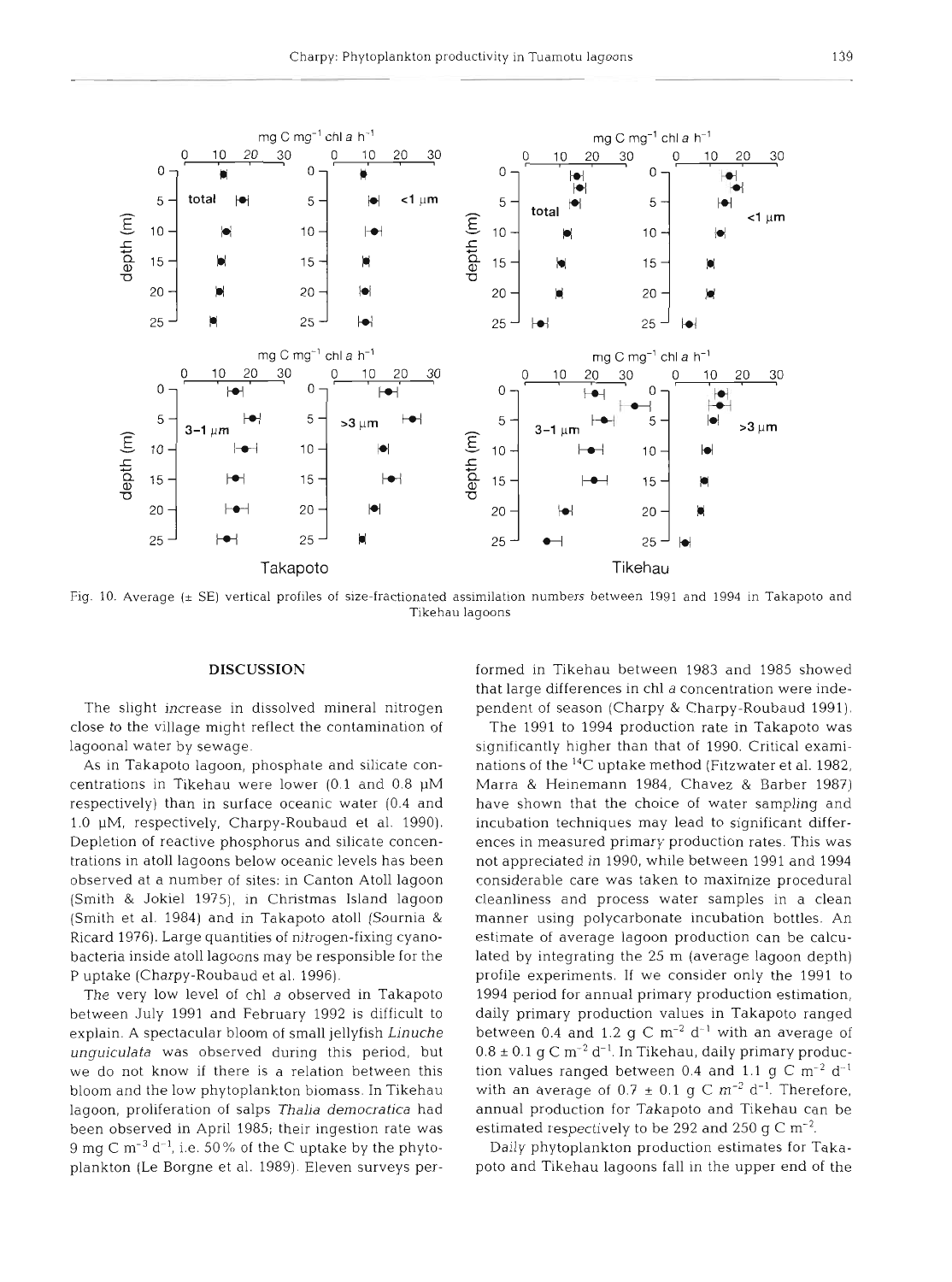| Location                                       | $q \text{ C m}^{-2} d^{-1}$ | Source                             |
|------------------------------------------------|-----------------------------|------------------------------------|
| Rongelap atoll (Marshall Islands)              | 0.2                         | Sargent & Austin (1949)            |
| Eniwetok atoll (Marshall Islands)              | 0.03                        | Sargent & Austin (1954)            |
| Fanning atoll (Line Islands)                   | 0.1                         | Gordon et al. (1971)               |
| Ngellelevu atoll (Fiji)                        | $0.01 - 0.03$               | Sorokin (1979)                     |
| Tarawa atoll (Kiribati)                        | $0.03 - 0.5$                | Sorokin (1971)                     |
| Butaritari atoll (Kiribatı)                    | $0.02 - 0.30$               | Sorokin (1971)                     |
| Majuro atoll (Marshall Islands)                | $0.01 - 0.40$               | Sorokin (1973a)                    |
| Ninigo atoll (Admiralty Islands)               |                             | $0.16 - 0.72$ Sorokin (1973b)      |
| Sinton atoll (South China Sea)                 |                             | 0.02-0.60 Sorokin & Tyapkin (1984) |
| Spratly Is. (South China Sea)                  | $0.02 - 0.20$               | Sorokin & Tyapkin (1984)           |
| Scott Reef (Timor Sea)                         | $0.01 - 0.20$               | Sorokin (1979)                     |
| Coetivy Is. (Seychelles)                       | $0.02 - 0.24$               | Sorokin & Tyapkin (1984)           |
| Curtaun Reef (Caribbean Sea)                   | $0.01 - 0.05$               | Milliman & Mahnken (1972)          |
| Cayos de Albuquerque (Caribbean Sea) 0.01-0.10 |                             | Milliman & Mahnken (1972)          |
| Laccadives atoll                               | $0.02 - 0.09$               | Quasim et al. (1972)               |
| Scilly atoll (French Polynesia)                | 0.4                         | Ricard & Delesalle (1981)          |
| Takapoto atoll                                 | 0.4                         | Sournia & Ricard (1976)            |
| Mataiva atoll (French Polynesia)               | $0.18 - 0.72$               | Delesalle et al. (1985)            |
| Tikehau (1983-1987)                            | 0.44                        | Charpy-Roubaud et al. (1989)       |
| Rangiroa atoll (French Polynesia)              | 0.45                        | Charpy (unpubl.)                   |
| Toau atoll (French Polynesia)                  | 0.1                         | Charpy (unpubl.)                   |
| Takapoto (1991-1994)                           | 0.8                         | This study                         |
| Tikehau (1991–1994)                            | 0.7                         | This study                         |
|                                                |                             |                                    |

Table 3. Values for phytoplankton community daily production in atoll lagoons. Plankton <1 µm were the dominant In part from Sorokin (1990) size fraction of Takapoto and Tikehau

lagoon ecosystems (Table 3). However, the majority of upwelling zones (Malone 1980), coastal waters (Harrithe results summarized in Table 3 were not obtained son & Platt 1980), and other atolls or close to Pacific with clean procedures. These new estimations of pri- islands (Gordon et al. 1971, Sournia & Ricard 1976, mary production in Takapoto and Tikehau lagoons are Ricard & Delesalle 1981, Delesalle et al. 1985, 2 times higher than estimates given by Sournia & Legendre et al. 1988). Ricard (1975) and Charpy-Roubaud et al. (1989). Community carbon doubling rates per day **(p)** were

tion in Takapoto seems to be different from that which the phytoplankton by the equation of Eppley (1972): we would have expected from the light-primary production model constructed for Tikehau lagoon by Charpy & Charpy-Roubaud (1990a). Phytoplankton physiological state or grazing effect during the incuba- Phytoplankton in Takapoto and Tikehau are domitions may explain the difference. nated by *Synechococcus* (Blanchot et al. 1989, Charpy

without discernible seasonality as also observed by the *Synechococcus* C/chl a ratio of 82 calculated for Furnas & Mitchell (1987) in outer-shelf waters of the Takapoto by Charpy et al. (1992) using a C/volume racentral Great Barrier Reef. tio of 0.4 pg C  $\mu$ m<sup>-3</sup> and an average cell diameter of

lagoon phytoplankton populations in biomass (63 and  $60\%$ ) and production  $(53 \text{ and } 58\%)$ .

> were growing at high rates. Such **PB**  values are commonly measured in

range of phytoplankton production recorded in atoll subtropical intrusive systems (Yoder et al. 1985),

The relationship between light and primary produc-<br>estimated from the  $P^B$  per day and the C/chl a ratio of

$$
\mu = \log_2\left(\frac{C/\text{chl}\ a + P^B}{C/\text{chl}\ a}\right)
$$

Phytoplankton production rates in the lagoon varied et al. 1992, Charpy & Blanchot 1996). Therefore, we use

| Lagoon   |                |                | рB             | $\mu$ (d <sup>-1</sup> ) |                 |                 |                 |  |
|----------|----------------|----------------|----------------|--------------------------|-----------------|-----------------|-----------------|--|
|          | $>3 \mu$ m     | $3 - 1$ um     | $<1~\mu m$     | Total                    | $>3 \mu$        | $3-1$ um        | $<$ 1 $~\mu$ m  |  |
| Takapoto | $16.9 \pm 1.1$ | $17.0 \pm 1.1$ | $10.5 \pm 0.6$ | $13.0 \pm 0.6$           | $1.51 \pm 0.05$ | $1.50 \pm 0.06$ | $1.13 \pm 0.04$ |  |
|          | $(n = 93)$     | $(n = 89)$     | $(n = 89)$     | $(n = 108)$              | $(n = 93)$      | $(n = 89)$      | $(n = 89)$      |  |
| Tikehau  | $10.7 \pm 0.8$ | $21.2 \pm 1.5$ | $13.5 \pm 0.8$ | $13.3 \pm 0.7$           | $1.22 \pm 0.06$ | $1.69 \pm 0.07$ | $1.32 \pm 0.05$ |  |
|          | $(n = 126)$    | $(n = 111)$    | $(n = 113)$    | $(n = 126)$              | $(n = 114)$     | $(n = 113)$     | $(n = 113)$     |  |

Table 4. Average  $\pm$  SE assimilation number ( $P^B$ ; mg C mg<sup>-1</sup> chl a h<sup>-1</sup>) and doubling rate per day *(p)* of different size fractions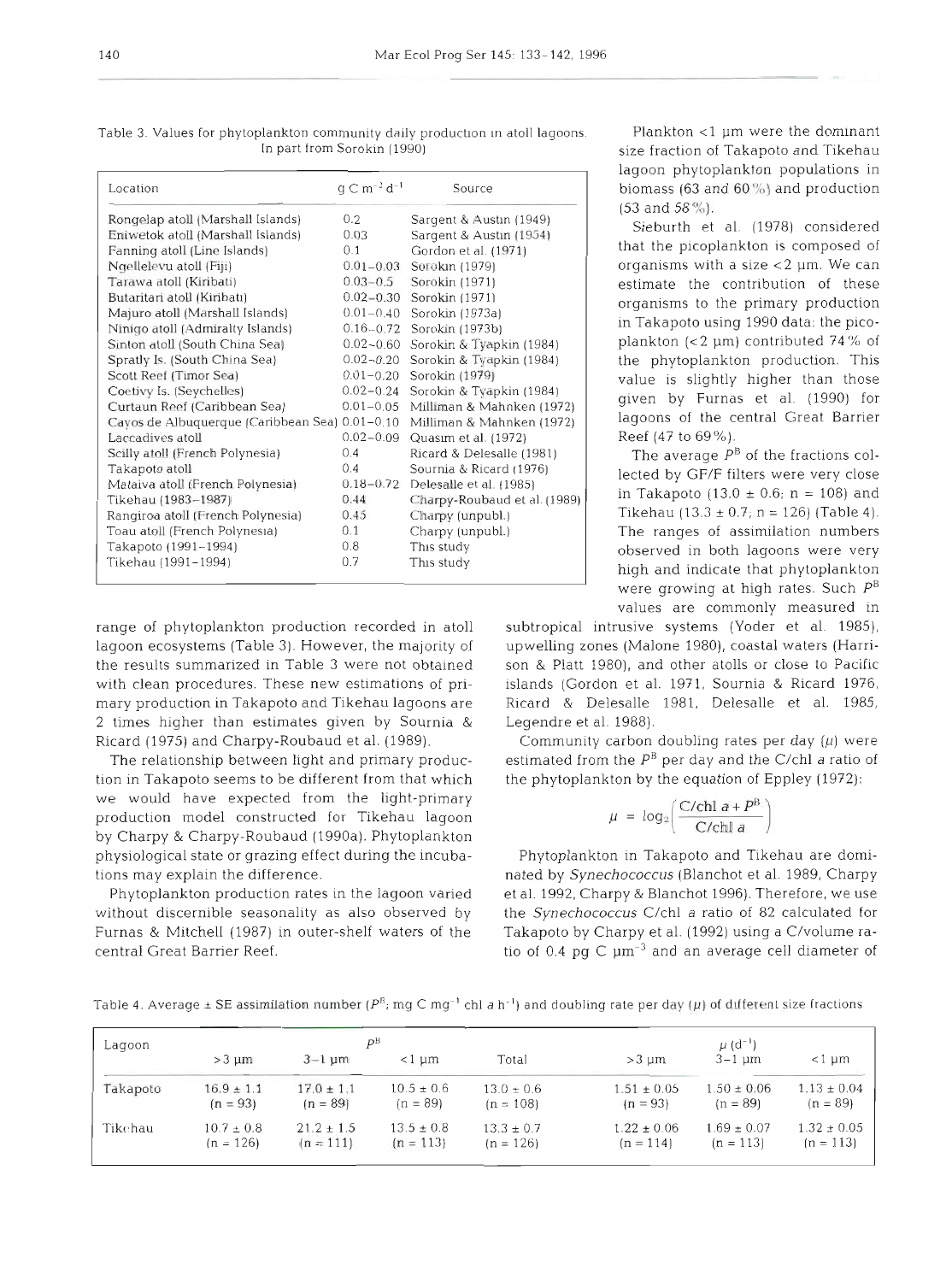Table 5. Summary of Takapoto and Tikehau lagoon characteristics during the 1991 to 1994 period. A: lagoon area **(km2);**  AD: average depth (m); S: salinity (psu); T- temperature ("C); RT: residence time (yr); PO,: phosphate concentration (pM); Chl *a:*  chlorophyll a concentration (mg m<sup>-3</sup>); PP: primary production (g C m<sup>-2</sup> d<sup>-1</sup>);  $\mu_{<1\,\mu m}$ : doubling rate per day of the <1 µm fraction

| Lagoon   | А   | AD |      |      | RT              | PO <sub>A</sub> | Chl a | PP. | Chl $a < 3 \mu m$ Chl $a < 1 \mu m$ |        | $\mu_{\rm c1\;um}$ |
|----------|-----|----|------|------|-----------------|-----------------|-------|-----|-------------------------------------|--------|--------------------|
| Takapoto | 80  | 25 | 38.2 | 29.0 | 6 <sup>9</sup>  | 0.1             | 0.27  | 0.8 | 81%                                 | 58%    | $1.13 d^{-1}$      |
| Tikehau  | 400 | 25 | 35.5 | 28.5 | $0.5^{\,\rm b}$ | 0.2             | 0.32  | 0.7 | 78%                                 | $60\%$ | $1.32 d^{-1}$      |

0.8 pm. Mean carbon doubling rates in different size classes are summarized in Table 4. All size fractions exhibited rapid division rates with averages in the range 1.13 to 1.69  $d^{-1}$  However, the >1 µm fractions, which had the shortest generation times (0.6 to 0.7 d), consist of microalgae and *Synechococcus* doublet cells, and the C/chl a ratio of 82 calculated for *Synechococcus* cannot be applied here. Therefore, we will consider only that <l pm fraction which was numerically dominated by *Synechococcus.* Average doubling rates for this fraction were significantly different in Takapoto  $(1.13 \pm 0.04 \text{ d}^{-1})$ and Tikehau (1.32  $\pm$  0.05 d<sup>-1</sup>). These values are high, but lower than the maximal doubling rate of chl ( $\mu_{\rm max}$  =  $1.6$  d<sup>-1</sup>) measured in the tropical shelf waters of the Great Barrier Reef by Furnas (1991).

Takapoto and Tikehau lagoon characteristics are summarized in Table 5. In spite of a large difference in the residence times of the 2 lagoon systems (4 yr for Takapoto and 0.5 yr for Tikehau), phytoplankton biomass and productivity were quite similar. The linear relationship between residence time and phytoplankton biomass expressed as chlorophyll concentrations observed in some French Polynesia lagoons by Delesalle & Sournia (1992) cannot be applied for production. However, these authors consider that such a relationship may not be applicable for residence times longer than 50 d.

## CONCLUSIONS

Takapoto and Tikehau atoll lagoons are characterized by low nutrient levels, low phytoplankton biomass, but high biomass-specific productivity. The dominance of picoplankton in biomass  $(80\% > 3 \mu m)$ and production  $(60\% < 1 \text{ µm})$  is probably a characteristic of Tuamotu atoll lagoons. The dominant fraction (<l pm) grew 1.2 times faster in Tikehau than in Takapoto. Average daily primary production rates were estimated to be 0.8 and 0.7  $\sigma$  C m<sup>-2</sup>, respectively. However, the relatively low biomass of phytoplankton and its small size has to be taken into account when estimating the capacity of these lagoons to support an extensive aquaculture.

Acknowledgements. This work was carried out in French Polynesia within the framework of the General Research Program on the Pearl Oyster (Contract 1989-1993) with the financial participation of the French DOM-TOM Ministry, the French Ministry for Research and Technology, the European Fund (V1 FED-PTOM) and the territorial government of French Polynesia I thank L. Lo, J.-P. Rochette, A. Pellan and G. Haumani, director of the EVAAM station in Takapoto, as well as his entire team for technical help in the field and in the lab. I also express my gratitude for the comments of the anonymous reviewers and Miles Furnas.

#### LITERATURE CITED

- Blanchot J, Charpy L, Le Borgne R (1989) Size composition of particulate organic matter in the lagoon of Tikehau atoll (Tuamotu archipelago). Mar Biol 102:329-339
- Charpy L (1985) Distribution and composition of particulate organic matter in the lagoon of Tikehau (Tuamoto archipeligo, French Polynesia). Proc 5th Int Coral Reef Symp, Tahiti 3.353-357
- Charpy L (1992) The CYEL program: energy flow and organtcmatter cycling in atoll lagoons. UNEP Reg Seas Rep Stud 147:69-75
- Charpy L (1994) La productivité des lagons. Les journées Internationales de la perle et du bijou de Tahiti. EVAAM. Tahiti, p 3 (Abstract)
- Charpy L, Blanchot J (1996) Prochlorococcus contribution to phytoplankton biomass and production of Takapoto atoll (Tuamotu archipelago). CR Acad Sci Paris Sér III Life Sci 319:131-137
- Charpy L, Blanchot J, Lo L (1992) Contribution des cyanobactéries (Synechococcus spp.) à la production phytoplanctonique dans un lagon d'atoll ferme (Takapoto. Tuamotu. Polynésie Française). CR Acad Sci Sér III Sci Vie 314: 395-401
- Charpy L, Charpy-Roubaud CJ (1990a) A model of the relationship between light and primary production in an atoll Lagoon. J Mar Biol Ass UK 70:357-369
- Charpy L, Charpy-Roubaud CJ (1990b) Trophic structure and productivity of the lagoonal communities of Tikehau atoll (Tuamotu Archipelago, French Polynesla). Hydrobioloyla 207:43-52
- Charpy L, Charpy-Roubaud CJ (1991) Particulate organic matter fluxes in a Tuamotu atoll lagoon (French Polynesia). Mar Ecol Prog Ser 71:53-63
- Charpy L, Harmelin-Vivien M (1992) Preliminary results on production and calcification of coral reef communities of Tikehau atoll. ORSTOM Tahiti. Notes et Doc Oceanogr 44:  $1 - 20$
- Charpy-Koubaud CJ, Charpy L, Cremoux JL (1990) Nutrient budget of the lagoonal waters in an open South Pacific